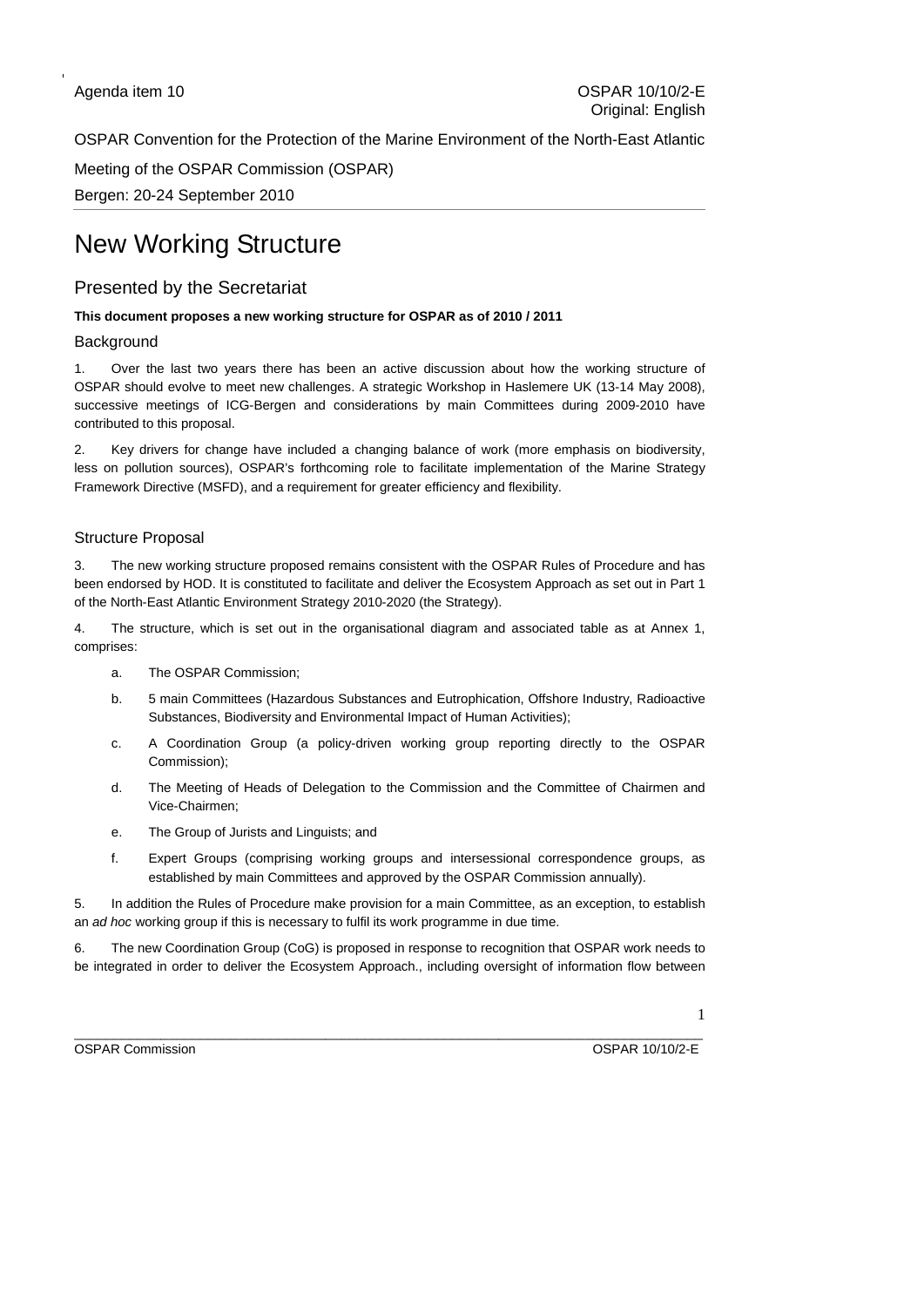main Committees, weighting of priorities and resource implications. Terms of Reference for CoG are presented in Annex 2.

7. Terms of Reference for the main Committees have been simplified and drafted to be consistent with the Strategy. Respective responsibility for MSFD Good Environmental Status (GES) descriptors is explicitly articulated. These are presented in Annex 3.

### Action requested

- 8. OSPAR is invited to approve:
	- a. the proposed new working structure;
	- b. the draft Terms of Reference for the new Coordination Group; and
	- c. the draft Terms of Reference for the proposed main Committees, subject to the resolution of a number of outstanding drafting suggestions.

OSPAR Commission COSPAR 10/10/2-E

\_\_\_\_\_\_\_\_\_\_\_\_\_\_\_\_\_\_\_\_\_\_\_\_\_\_\_\_\_\_\_\_\_\_\_\_\_\_\_\_\_\_\_\_\_\_\_\_\_\_\_\_\_\_\_\_\_\_\_\_\_\_\_\_\_\_\_\_\_\_\_\_\_\_\_\_\_\_\_\_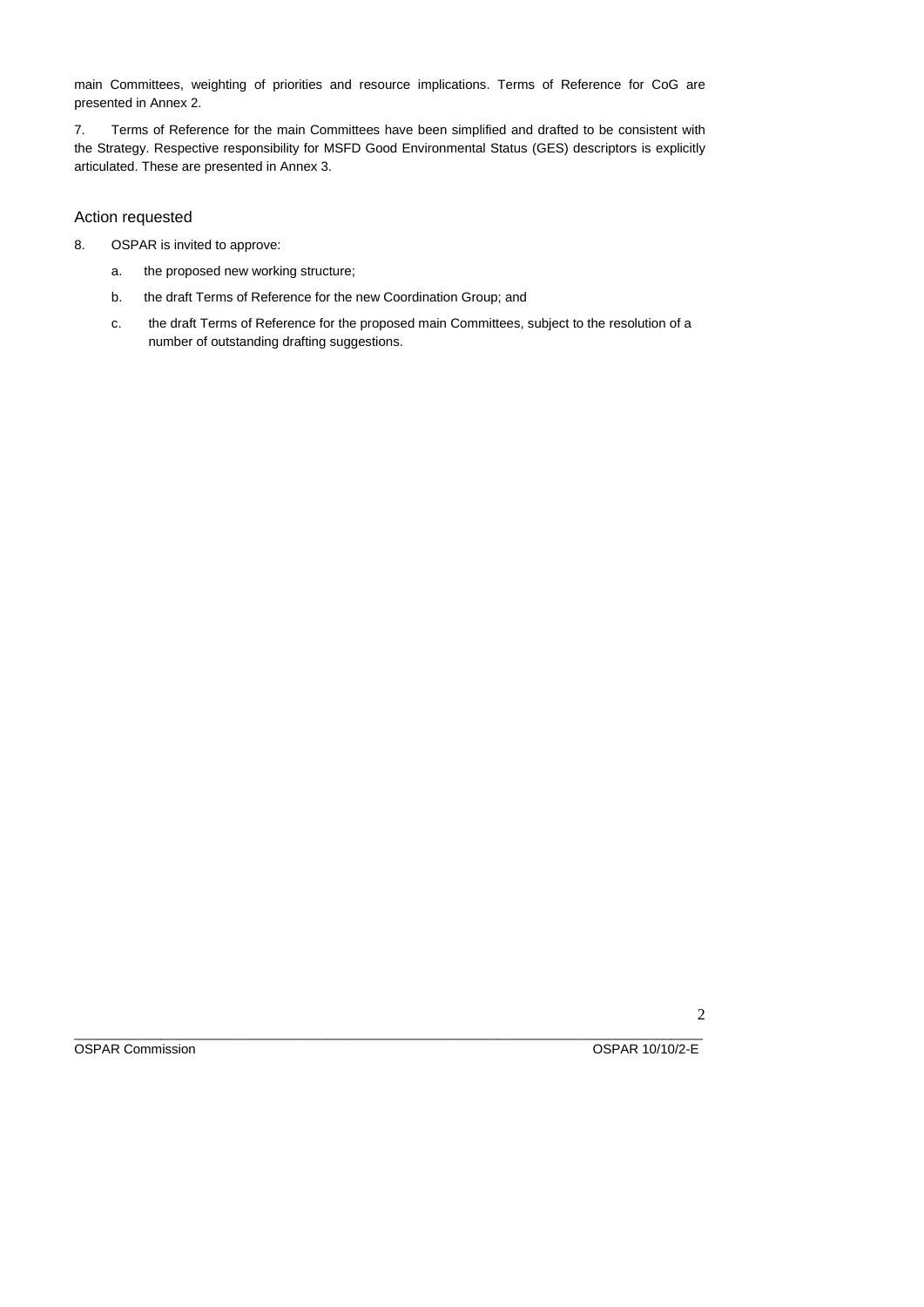### **Annex 1**

# OSPAR Structure 2010/2011



\*Meetings planned/proposed

OSPAR Commission OSPAR 10/10/2-E

\_\_\_\_\_\_\_\_\_\_\_\_\_\_\_\_\_\_\_\_\_\_\_\_\_\_\_\_\_\_\_\_\_\_\_\_\_\_\_\_\_\_\_\_\_\_\_\_\_\_\_\_\_\_\_\_\_\_\_\_\_\_\_\_\_\_\_\_\_\_\_\_\_\_\_\_\_\_\_\_ 3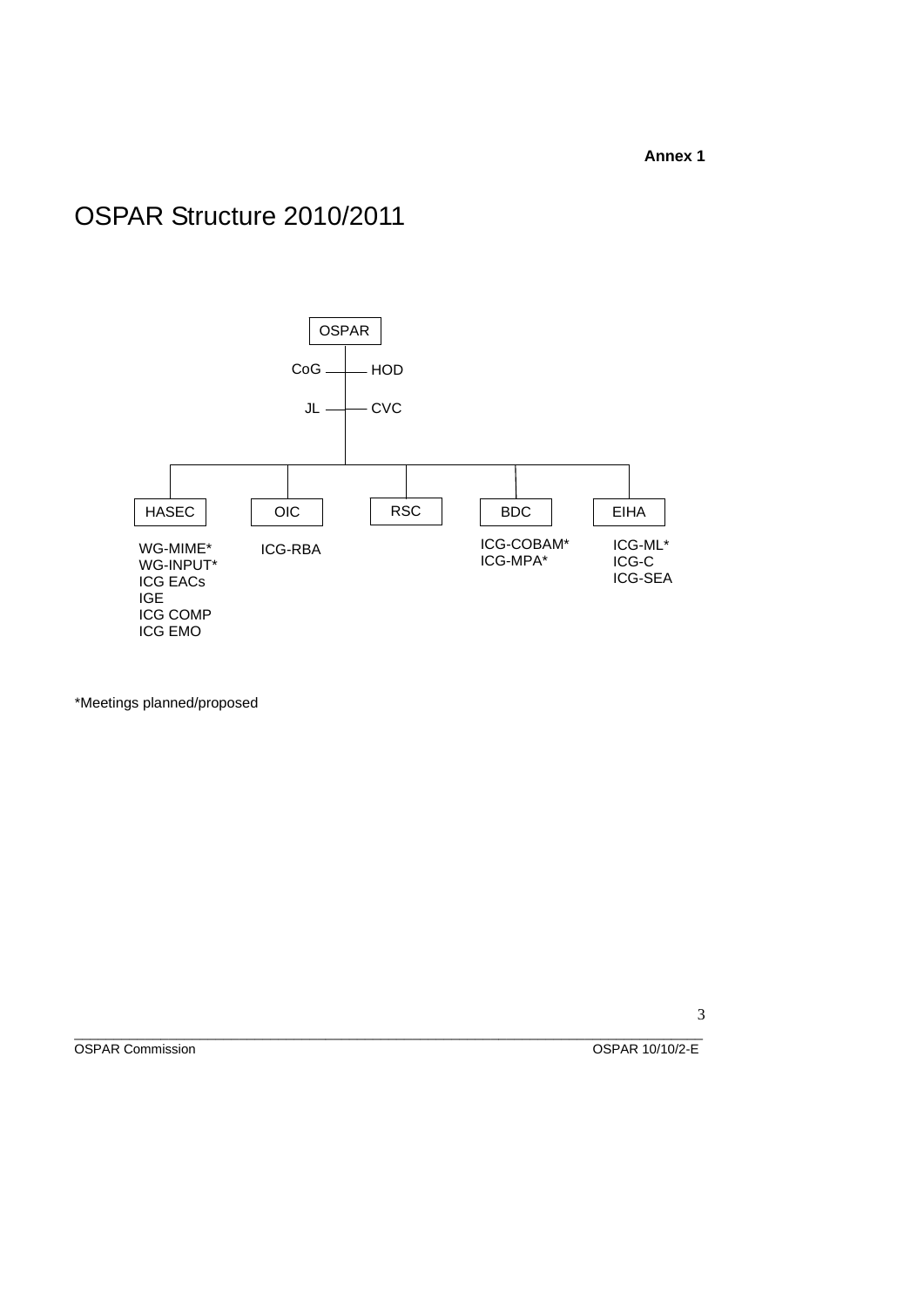# Expert Groups 2010/2011

| Parent<br>Committee | Topic                                                                                         | WP Ref                                   | Criteria to justify possible<br>Secretariat support in<br>2010/2011                                                    |
|---------------------|-----------------------------------------------------------------------------------------------|------------------------------------------|------------------------------------------------------------------------------------------------------------------------|
| <b>OSPAR</b>        | Coordination of<br>implementation of ecosystem<br>approach, MSFD and JAMP<br>Theme A (WG-CoG) |                                          | Long-term requirement to<br>deliver Strategy                                                                           |
| <b>HASEC</b>        | Monitoring and assessment<br>tools<br>(WG-MIME, ICG-EACs)                                     | <b>ASMO</b><br>11, 12, 13, 18            | Long-term annual products.<br>Consideration of guidelines,<br>joint tools and annual<br>assessment of CEMP data        |
|                     | Atmospheric and riverine<br>inputs/direct discharges<br>$(WG-IPUT)^1$                         | <b>ASMO 19,</b><br>20, 21, 22            | Long-term annual products.<br>Collective review of external<br>reports, review of principles<br>and component coverage |
|                     | Review of monitoring<br>strategies for OSPAR chemical<br>for priority action                  | ASMO <sub>23</sub>                       | Coordination of expertise<br>from different groups (Task<br>manager yet to be agreed)                                  |
|                     | Review of the Common<br>Procedure (ICG-COMP)                                                  | EUC <sub>1</sub>                         | Key task, conflicting views,<br>policy relevance, (MSFD,<br>WFD, HELCOM)                                               |
|                     | Confidence tests of models (+<br>other target and objective<br>setting issues) (ICG-EMO)      | EUC 7, 8 [9]                             | Long-term, regular workshops<br>as required, not annual                                                                |
|                     | Substance de-selection (IGE)                                                                  | HSC <sub>1</sub>                         | Negotiation of expert advice,<br>if any proposals from industry<br>comes along                                         |
| $\overline{OC}$     | Risk-based approach to<br>produced water (ICG-RBA)                                            | OIC <sub>6</sub>                         |                                                                                                                        |
| <b>RSC</b>          | Concentration data<br>management                                                              | RSC <sub>2</sub>                         | Workshop proposal joint with<br><b>HELCOM</b>                                                                          |
| <b>BDC</b>          | Biodiversity monitoring and<br>assessment (ICG-COBAM)                                         | <b>BDC</b><br>3,4,5,7,8                  | <b>MSFD</b> relevance                                                                                                  |
|                     | <b>OSPAR MPA network (ICG-</b><br>MPA)                                                        | <b>BDC</b><br>15, 16, 17<br>[18, 19, 20] | Annual report<br>Coherence issues<br>Collaboration with other<br>competent authorities                                 |
| <b>EIHA</b>         | Marine litter (ICG-ML)                                                                        | BDC<br>35, 36, 38, 39                    | <b>MSFD</b> relevance                                                                                                  |
|                     | Cumulative impacts (ICG-C)                                                                    | $BDC$ 42                                 | Future overview assessments                                                                                            |
|                     | Economic and social analysis<br>(ICG-SEA)                                                     | <b>BDC 43</b>                            | Regional socio-economic<br>analysis for the OSPAR<br>Maritime Area                                                     |
|                     | North Sea Network of<br><b>Investigators and Prosecutors</b><br>(WG-NSN)                      |                                          | Standing informal group<br>Providing OSPAR and BONN<br>bridging link                                                   |

<span id="page-3-0"></span>OSPAR Commission OSPAR 10/10/2-E

\_\_\_\_\_\_\_\_\_\_\_\_\_\_\_\_\_\_\_\_\_\_\_\_\_\_\_\_\_\_\_\_\_\_\_\_\_\_\_\_\_\_\_\_\_\_\_\_\_\_\_\_\_\_\_\_\_\_\_\_\_\_\_\_\_\_\_\_\_\_\_\_\_\_\_\_\_\_\_\_

 1 INPUT is currently a Working Group and there is a case for it to continue as such, although participation and chairmanship need to be clarified. Alternatively if INPUT becomes an ICG, consolidated reports could be delivered direct to HASEC without the need for an intersessional meeting.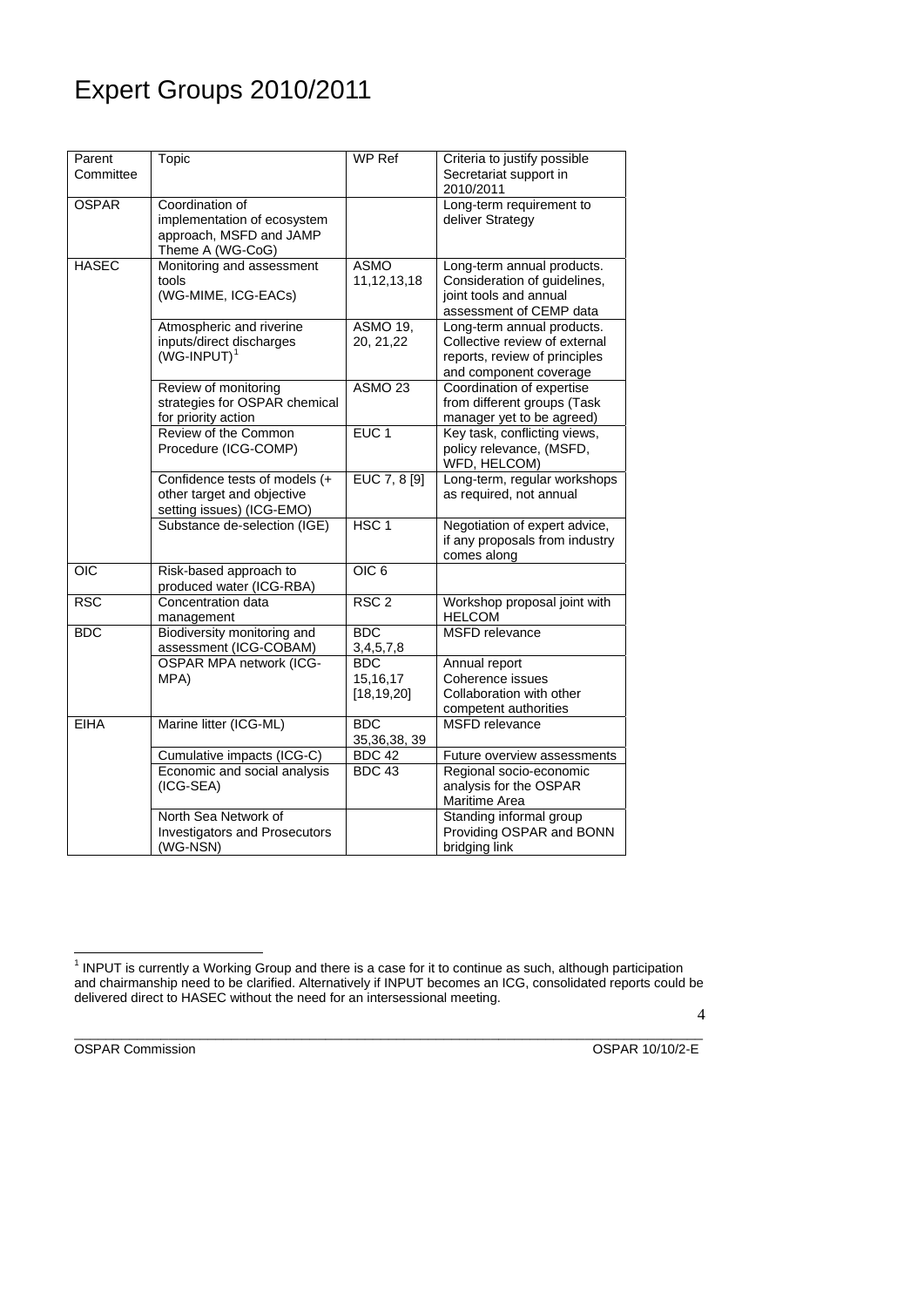# Coordination Group (CoG) Terms of Reference

Terms of Reference for the Coordination Group (CoG): as revised by HOD(3)  $2010^2$  $2010^2$ 

1. The function of the Coordination Group (CoG) is to ensure integration of OSPAR work and delivery of the Ecosystem Approach in line with the OSPAR Strategy. CoG is a high-level subsidiary body of OSPAR comprising representatives of all Contracting Parties supported by their technical experts as appropriate, Observers, and the Chairmen of all main Committees. CoG should meet annually unless otherwise specified by the OSPAR Commission.

### Key activities

2. In accordance with the OSPAR Strategy, CoG shall integrate and give guidance to the work of OSPAR through:

- a. Delivery of the ecosystem approach, making sure that all elements for its implementation are taken into account, including integrated management of human activities, weighting of priorities and resource implications;
- b. Coordinating the facilitation by OSPAR of Contracting Parties in their implementation of the Marine Strategy Framework Directive (MSFD) within the OSPAR Maritime Area;
- c. Oversight of Theme A of the Joint Assessment and Monitoring Programme (JAMP) including any holistic assessments needed in future to assess the status of the North-East Atlantic;
- d. Key cross-cutting issues (projects) as identified by OSPAR; and
- e. Whether there is sufficient flow of information between main Committees.

3. In doing so CoG should pay particular attention to the conclusions and recommendations of the QSR 2010, the OSPAR MSFD Roadmap, the JAMP 2010-2014 and cooperation with other European Regional Seas Conventions where appropriate.

### $M$ SFD $^3$  $^3$

CoG shall coordinate the facilitation by OSPAR of Contracting Parties in their implementation of the MSFD by Contracting Parties to OSPAR in accordance with the Road Map developed by OSPAR. To this end the CoG shall:

General

- a. Initiate closer coordination at the sub regional level and consider establishing regional task teams if appropriate
- b. Facilitate making best use of the benefits of working jointly with other European Regional Seas Conventions to allow comparisons across borders of respective maritime areas.

### With regard to Initial Assessments

5

<span id="page-4-1"></span><span id="page-4-0"></span>\_\_\_\_\_\_\_\_\_\_\_\_\_\_\_\_\_\_\_\_\_\_\_\_\_\_\_\_\_\_\_\_\_\_\_\_\_\_\_\_\_\_\_\_\_\_\_\_\_\_\_\_\_\_\_\_\_\_\_\_\_\_\_\_\_\_\_\_\_\_\_\_\_\_\_\_\_\_\_\_ OSPAR Commission OSPAR 10/10/2-E

 $\frac{1}{2}$  HOD(3) 2010 agreed that based on advice from CoG these Terms of Reference should be evaluated after 2 years  $(i.e. at OSPAR 2012).$ 

Iceland, Norway and Switzerland are not Members of the European Union. As members of the European Economic Area (EEA), Iceland and Norway are bound by certain EU legislation, while Switzerland has not committed itself to apply any EU legislation in the scope of the OSPAR Convention. These three countries contribute on the basis of relevant OSPAR measures, equivalent national legislation and EU legislation by which they are bound (if relevant).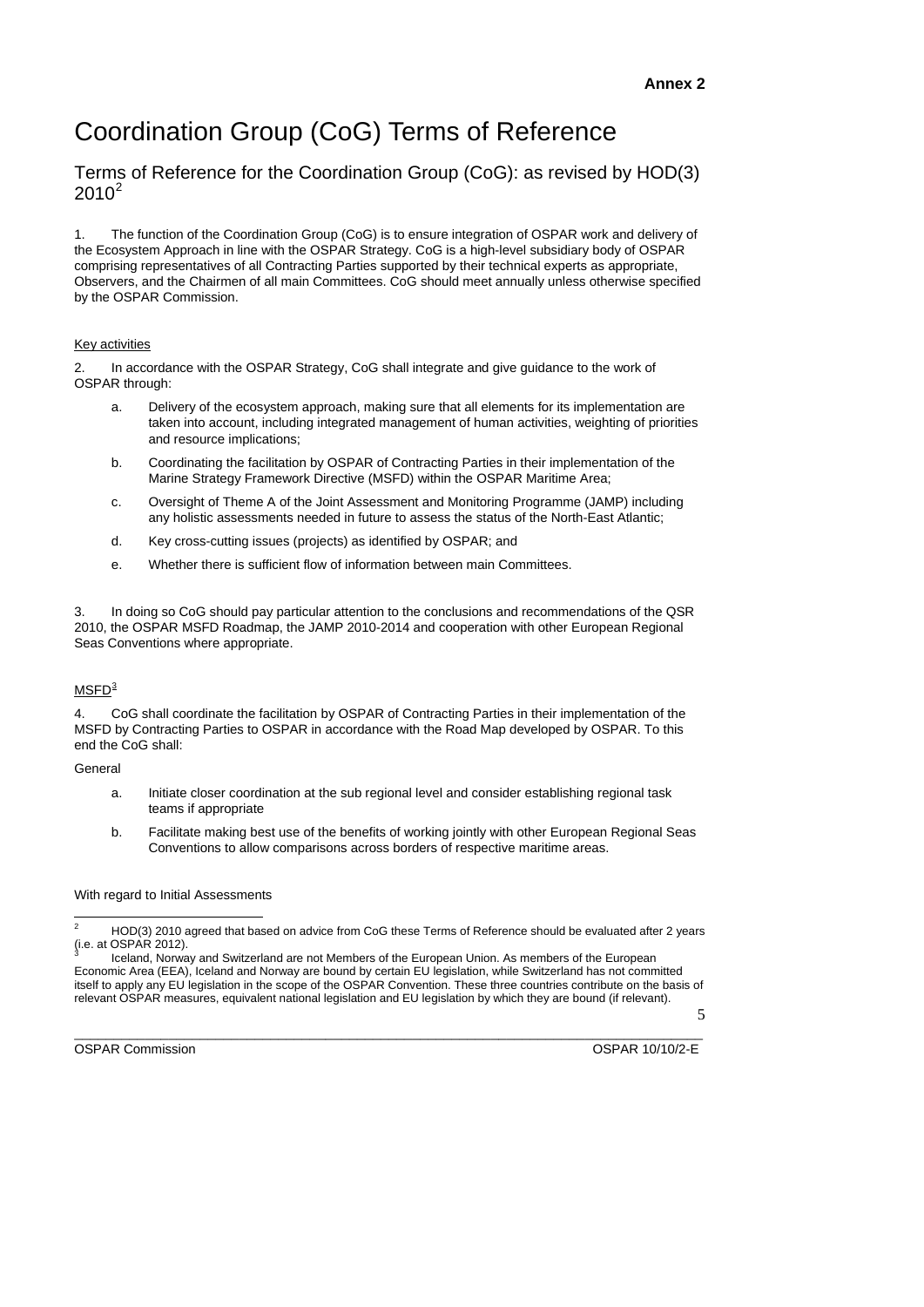- c. Identify whether any collective OSPAR actions are necessary to address data gaps identified in the QSR 2010 to be taken forward by the main Committees
- d. Identify work on socio-economic aspects to be taken forward by the main Committees

With regard to determination of Good Environmental Status and development of associated targets and indicators

- e. Consider how far OSPAR could assist in the development of regional targets and indicators for the MSFD taking into account developments of criteria and methodological standards in the European Union
- f. Coordinate the work of the main Committees in facilitating the development of targets by Contracting Parties (as an expanded set of EcoQOs or their equivalent)

With regard to monitoring and assessment

- g. Consider where collective OSPAR action on monitoring activities (linked to GES) could most coherently and cost effectively be carried out
- h. Take account of new and emerging issues in the period 2010 2020 and develop a further revision of the JAMP to meet the regional monitoring requirements of MSFD by 2014

With regard to programmes and measures

i. Consider whether the measures required to achieve the objectives of the MSFD are coherent and coordinated across the OSPAR Convention Area.

### JAMP

5. Working closely with the main Committees and taking into account their annual reports, CoG shall have oversight of the periodic review of the condition of the Maritime Area, and the overall effectiveness of the measures taken and planned, providing advice on priorities for action in accordance with Article 6 and Annex IV of the OSPAR Convention. To this end CoG shall implement Theme A of the JAMP.

Key cross-cutting issues and integration of OSPAR work

- 6. CoG shall take oversight of cross-cutting issues, specifically but not limited to:
	- a. Marine spatial planning
	- b. Socio-economics
	- c. Cumulative effects
	- d. Climate change related issues
- 7. CoG shall also consider progress reports from each Committee

### Operation

8. The Chairman of the Commission or his/her nominee shall Chair CoG.

9. CoG shall report annually on its work to the OSPAR Commission and advise the OSPAR Commission on specific questions related to its work remitted to it by the OSPAR Commission.

10. If needed CoG may establish ICGs as required to progress individual products set out in its annual Programme of Work.

OSPAR Commission OSPAR 10/10/2-E

\_\_\_\_\_\_\_\_\_\_\_\_\_\_\_\_\_\_\_\_\_\_\_\_\_\_\_\_\_\_\_\_\_\_\_\_\_\_\_\_\_\_\_\_\_\_\_\_\_\_\_\_\_\_\_\_\_\_\_\_\_\_\_\_\_\_\_\_\_\_\_\_\_\_\_\_\_\_\_\_ 6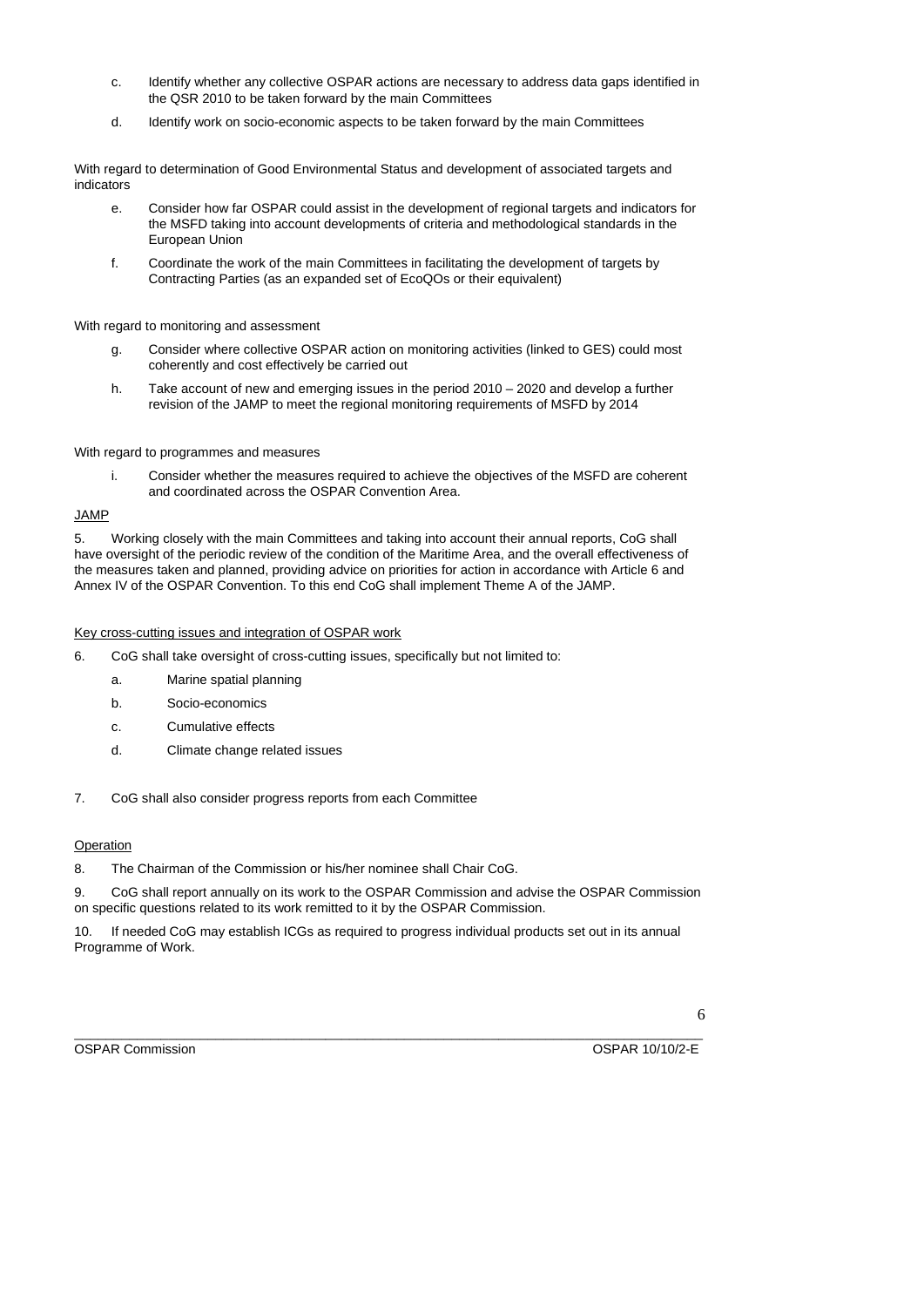### **Terms of Reference for the Biodiversity Committee (BDC)**

1. The function of the Biodiversity Committee (BDC) is to facilitate the implementation of the OSPAR Strategy and in particular relevant parts of the thematic Biodiversity Strategy.

#### Strategy implementation

- 2. In accordance with the Biodiversity Strategy, BDC shall:
	- a. ensure the protection and conservation of threatened and declining species and habitats
	- b. encourage restoration, where applicable, of marine areas that have become degraded
	- c. further develop the OSPAR network of marine protected areas; and
	- d. promote regional coordinated biodiversity monitoring and assessment.
	- e. [assess and monitor emerging issues, e.g. acidification].<sup>[4](#page-6-0)</sup>
	- f.  $\quad$  [address relevant MSFD implementation, monitoring and coordination requirements]<sup>[5](#page-6-1)</sup>

3. In doing so BDC shall pay particular attention to the conclusions and recommendations of the QSR 2010 on species, habitats and ecosystem functioning, and further develop programmes and measures needed to halt loss of biodiversity.

4. BDC shall also maintain appropriate interaction with other international organisations.

### MSFD GES descriptors

5. BDC shall in particular take account of the need by Parties to develop indicators, targets and monitoring programmes associated with Descriptors 1,  $[2^6]$  $[2^6]$  $[2^6]$ , 3, 4 and 6, and the need to assess progress towards the achievement of good environmental status. In doing so BDC shall seek to:

- a. improve the status of species and habitats on the OSPAR List
- b. strengthen ecosystem connectivity and resilience
- c. protect and conserve known generic diversity; and
- d. undertake monitoring to inform the control of pathways for major invasive alien species in marine and coastal ecosystems.

### Monitoring and assessment

6. BDC shall maintain appropriate monitoring and assessment in line with the JAMP 2010-2014, paying particular attention to:

- a. further developing EcoQOs or their equivalent, including appropriate methodologies to deliver the MSFD
- b. species and habitat action plans
- c. coordinated research on biodiversity issues
- d. raising awareness of threats to species and habitats, including emerging issues
- e. preparing environmental assessments for biodiversity themes and arrange for their publication
- f. ensuring assessments are based on results of monitoring, on research related to monitoring and assessment, and on data and information from other sources
- g. providing advice to the Commission on, and contributing and responding to, assessments undertaken by other Committees or by fora outside OSPAR;
- h. developing analytical tools and criteria for biodiversity assessment procedures, and develop assessment tools for the purposes coherent conduct of assessments

### Information exchange and consultation with other OSPAR Committees

7. BDC shall ensure exchange of information as required but specifically:

a. with EIHA in respect of pressures of human activities on species, habitats and ecosystem functioning;

<sup>6</sup> Addition proposed by UK

l

7

<span id="page-6-2"></span><span id="page-6-1"></span><span id="page-6-0"></span>\_\_\_\_\_\_\_\_\_\_\_\_\_\_\_\_\_\_\_\_\_\_\_\_\_\_\_\_\_\_\_\_\_\_\_\_\_\_\_\_\_\_\_\_\_\_\_\_\_\_\_\_\_\_\_\_\_\_\_\_\_\_\_\_\_\_\_\_\_\_\_\_\_\_\_\_\_\_\_\_ OSPAR Commission OSPAR 10/10/2-E

<sup>4</sup> Addition proposed by FOEI

<sup>&</sup>lt;sup>5</sup> Addition proposed by UK, as this is a core element of BDCs work (through ICG-COBAM)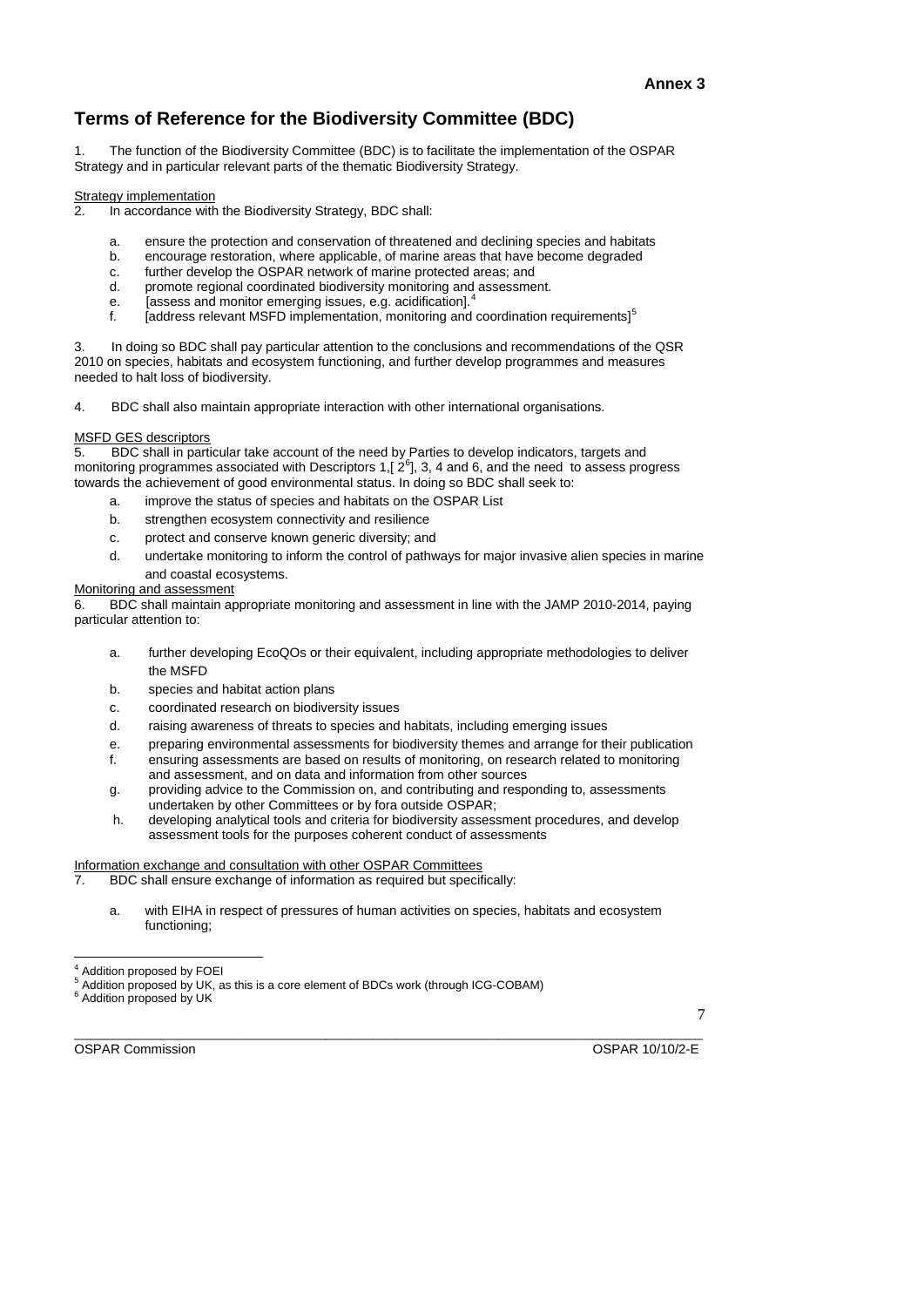b. with HASEC, OIC and RSC in respect of the pressures of man-made substances including greenhouse gases

8. BDC shall also provide an annual progress report on the ecosystem approach, MSFD and other key cross-cutting issues to the OSPAR Coordination Group

9. BDC shall report on its work non-CoG issues to the OSPAR Commission and advise the Commission on specific questions related to its work remitted to it by the Commission.

### Working Groups and Intersessional Correspondence Groups (ICGs)

10. BDC shall not have any dedicated Working Groups but will establish ICGs as required to progress individual products set out in its annual Programme of Work and to facilitate consideration of impact of pressures against ecosystem state.

\_\_\_\_\_\_\_\_\_\_\_\_\_\_\_\_\_\_\_\_\_\_\_\_\_\_\_\_\_\_\_\_\_\_\_\_\_\_\_\_\_\_\_\_\_\_\_\_\_\_\_\_\_\_\_\_\_\_\_\_\_\_\_\_\_\_\_\_\_\_\_\_\_\_\_\_\_\_\_\_ OSPAR Commission OSPAR 10/10/2-E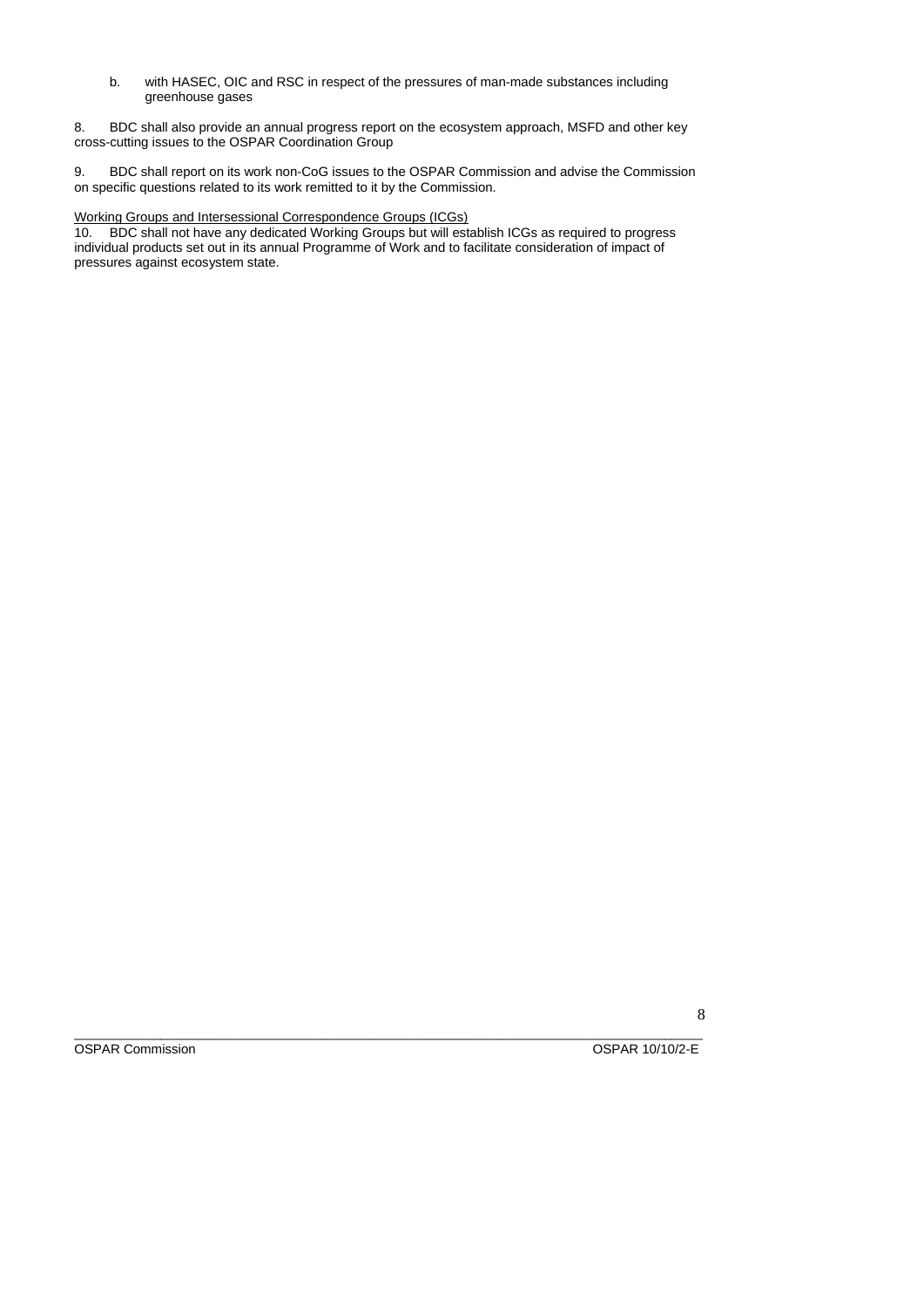### **Terms of Reference for the Environmental Impact of Human Activities Committee (EIHA)**

The function of the Environmental Impact of Human Activities Committee (EIHA) is to facilitate the implementation of the OSPAR Strategy and in particular the thematic Biodiversity Strategy.

### **Strategy implementation**

- 2. In accordance with the Biodiversity Strategy, EIHA shall:
	- a. promote integrated management of human activities in the marine environment
	- b. ensure the effects of human activities, both individually and cumulatively, do not adversely affect ecosystem services or species and habitats; and
	- c. take specific actions on litter and noise.

3. In doing so EIHA shall pay particular attention to the conclusions and recommendations of the QSR 2010 on physical hydrological and biological pressures and assess compliance of Contracting Parties with agreed programmes and measures.

4. EIHA shall also maintain appropriate interaction with other international organisations and industry. This is particularly relevant to fisheries, international shipping and pollution preparedness and response (Bonn Agreement).

## MSFD GES descriptors<br>5 FIHA shall in part

5. EIHA shall in particular take into account Descriptors 2, 7, 10 and 11, preparing draft measures as necessary to control adverse impacts of non-indigenous species, impacts of anthropogenic activities on marine substrates and the water column, marine litter and underwater noise levels. $\frac{3}{5}$ 

### Monitoring and assessment

6. EIHA shall maintain appropriate monitoring and assessment in line with the JAMP 2010-2014, paying particular attention to:

- a. levels of activity of established activities e.g. dredging and dumping of dredged material, munitions, windfarms, artificial reefs
- b. technical issues associated with the control of where human activities take place (i.e. MSP, socio-economics)
- c. preparing environmental assessments for human activity themes and arrange for their publication
- d. ensuring assessments are based on results of monitoring, on research related to monitoring and assessment, and on data and information from other sources
- e. providing advice to the Commission on, and contributing and responding to, assessments undertaken by other Committees or by fora outside OSPAR;
- f. developing analytical tools and criteria for human impact assessment procedures, and develop assessment tools for the purposes coherent conduct of assessments
- g. [assessing the impact of the extraction of marine-sourced cooling water][9](#page-8-2) *.*

## Information exchange and consultation with other OSPAR Committees<br>7. EIHA shall ensure exchange of information as required but speci-

EIHA shall ensure exchange of information as required but specifically:

Addition proposed by FOEI

<span id="page-8-2"></span><span id="page-8-1"></span><span id="page-8-0"></span>

\_\_\_\_\_\_\_\_\_\_\_\_\_\_\_\_\_\_\_\_\_\_\_\_\_\_\_\_\_\_\_\_\_\_\_\_\_\_\_\_\_\_\_\_\_\_\_\_\_\_\_\_\_\_\_\_\_\_\_\_\_\_\_\_\_\_\_\_\_\_\_\_\_\_\_\_\_\_\_\_ OSPAR Commission OSPAR 10/10/2-E

 $\overline{Q}$ 

 7 Alternative proposal by UK: EIHA shall in particular take account of the need to develop indicators, targets and monitoring programmes associated with descriptors 2, 7, 10 and 11 and the need to assess progress towards the achievement of good environmental status, preparing any draft measures agreed to be necessary resulting from coordination by Member States /Contracting Parties, or supporting ........<br><sup>8</sup> Alternative proposed by EC: FIHA shall in particular take account of the

Alternative proposed by EC: EIHA shall in particular take account of the need by Parties to develop indicators, targets and monitoring programmes, and draft measures associated with Descriptors 2,7,10 and 11, … Namely to control adverse impacts of non-indigenous species, impacts of anthropogenic activities on marine substrates and the water column, marine litter and underwater noise levels.<br><sup>9</sup> Addition prepased by EQEL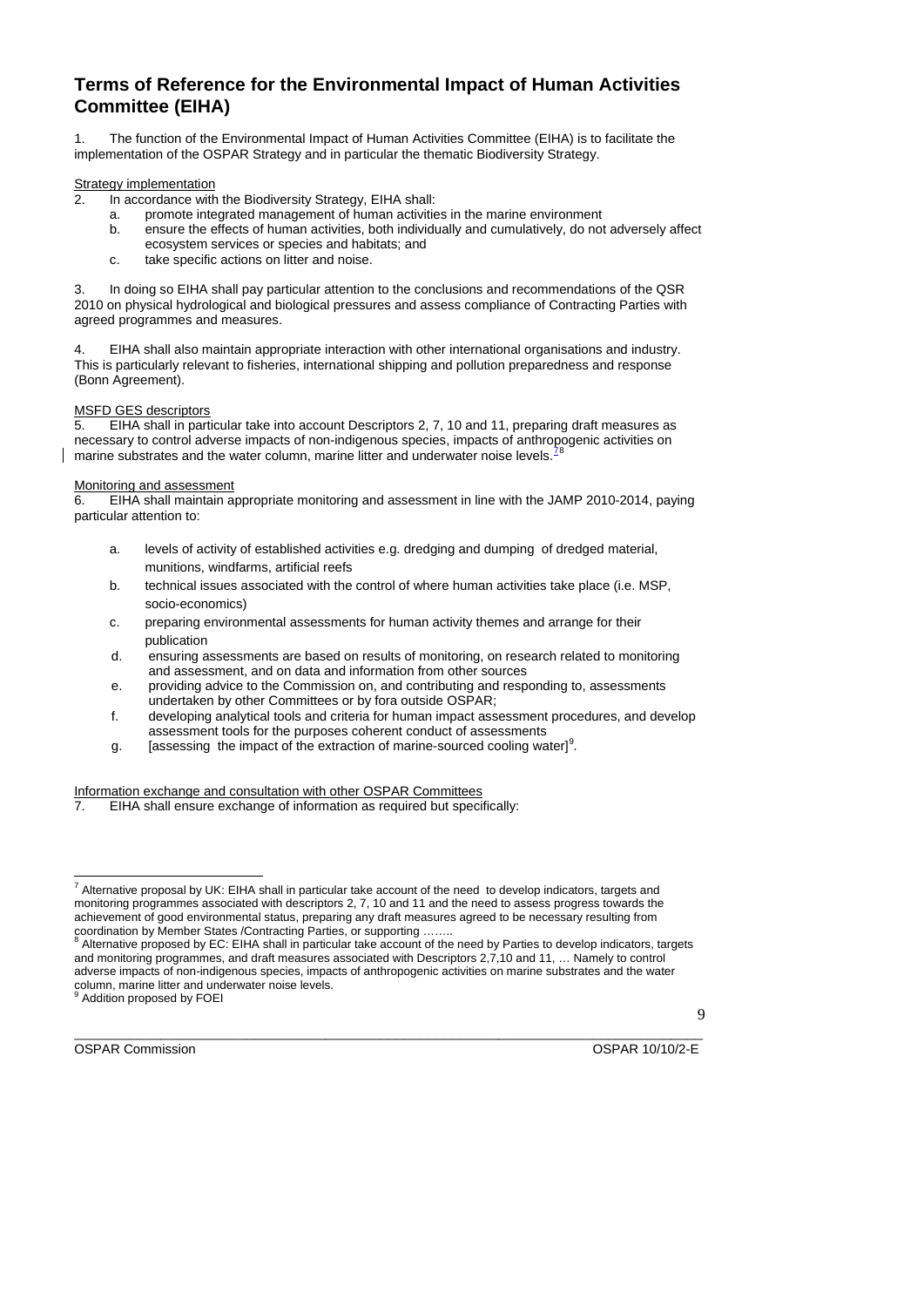- a. with BDC in respect of pressures of human activities on species, habitats and ecosystem functioning. For example, the good environmental status of sea floor integrity must relate the impacts of human activities to the condition of benthic communities;
- b. with OIC in respect of exploration activities and siting of structures in marine waters

8. EIHA shall also provide an annual progress report on the ecosystem approach, MSFD and other key cross-cutting issues to the OSPAR Coordination Group.

9. EIHA shall report on its non-CoG related work to the OSPAR Commission and advise the Commission on specific questions related to its work remitted to it by the Commission.

Working Groups and Intersessional Correspondence Groups (ICGs)

10. EIHA shall retain oversight of the North Sea Network Working Group (NSN) given that group's interest in shipping.

11. ICGs shall be established as required to progress individual products set out in the Committee's annual Programme of Work.

\_\_\_\_\_\_\_\_\_\_\_\_\_\_\_\_\_\_\_\_\_\_\_\_\_\_\_\_\_\_\_\_\_\_\_\_\_\_\_\_\_\_\_\_\_\_\_\_\_\_\_\_\_\_\_\_\_\_\_\_\_\_\_\_\_\_\_\_\_\_\_\_\_\_\_\_\_\_\_\_ OSPAR Commission OSPAR 10/10/2-E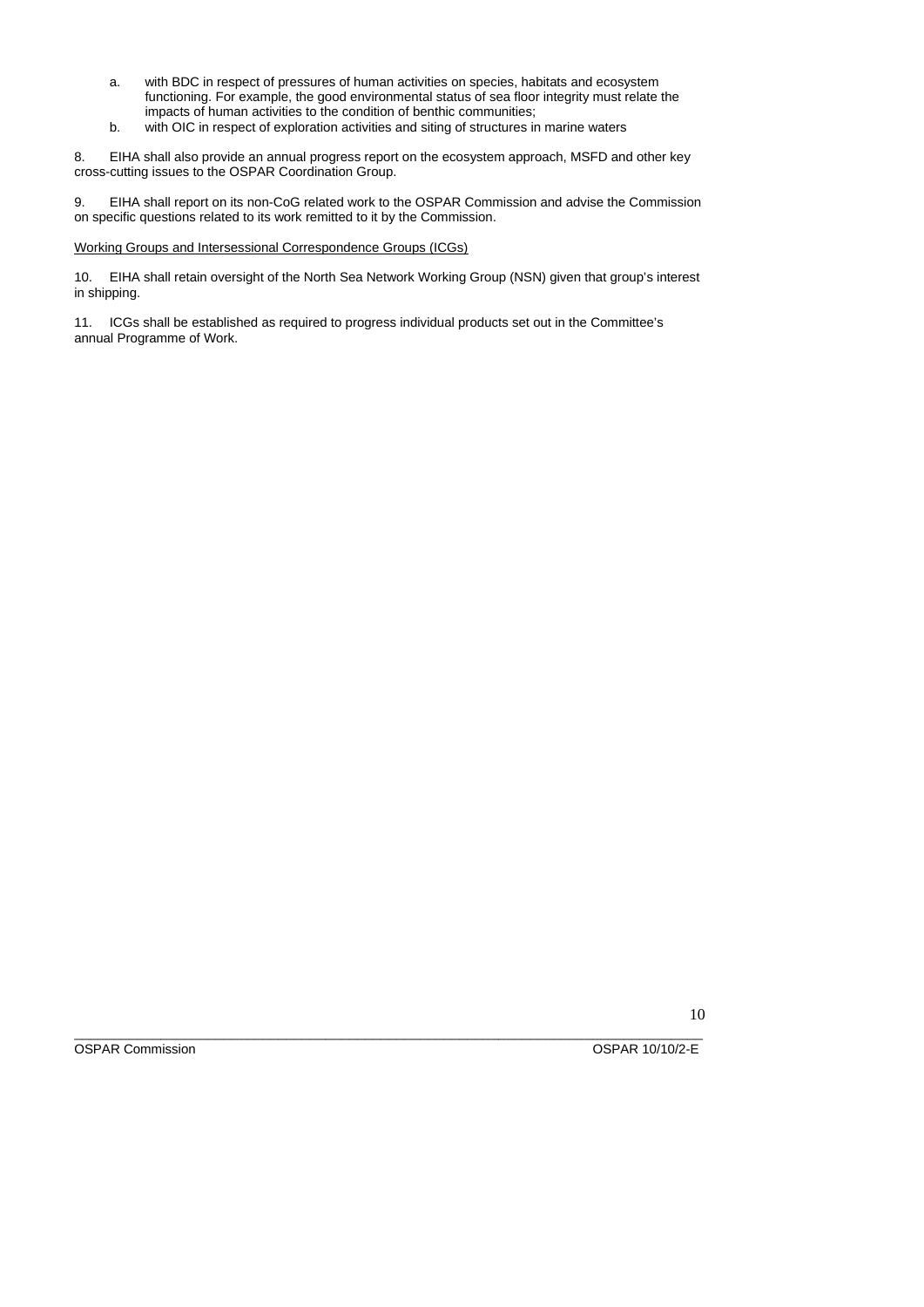### **Terms of Reference for the Hazardous Substances and Eutrophication Committee (HASEC)**

1. The function of the Hazardous Substances and Eutrophication Committee (HASEC) is to facilitate the implementation of the OSPAR Strategy and in particular both the Hazardous Substances and Eutrophication Thematic Strategies. In addition, HASEC will be responsible for inputs, trends, effects and concentrations of hazardous substances and nutrients<sup>[10](#page-10-0)</sup>.

#### Strategy implementation

- 2. In accordance with the Hazardous Substances Strategy, HASEC shall:
	- a. take forward OSPAR's work to continuously reduce discharges, emissions and losses of hazardous substances, with the ultimate aim of achieving concentrations in the marine environment near background values for naturally occurring substances and close to zero for man-made synthetic substances.
	- b. make every endeavour, through appropriate actions and measures, to move towards the targets of:
		- i. the cessation of discharges, emissions and losses of hazardous substances by the year 2020;
		- ii. achieving concentrations of contaminants at levels not giving rise to pollution effects;
		- iii. ensuring contaminants in fish and other seafood for human consumption do not exceed levels established by Community legislation or other relevant standards.
- 3. In accordance with the Eutrophication Strategy, HASEC shall:
	- a. evaluate the extent of eutrophication problems in the OSPAR maritime area, taking into account any additional impacts linked to climate change
	- b. identify actions needed to achieve non-problem area status recognising that approaches may differ according to the size and nature of catchments

4. In doing so HASEC shall pay particular attention to the conclusions and recommendations of the QSR 2010 and assess compliance of Contracting Parties with agreed programmes and measures. In particular for eutrophication this includes PARCOM Recommendations 88/2, 89/4 and 92/7.

5. HASEC shall also maintain appropriate interaction with other international organisations and industry.

#### MSFD GES descriptors

6. HASEC shall in particular take into account Descriptors 5, 8 and 9, preparing draft measures, or supporting the development of measures in other fora, as necessary to control use and reduction of discharges of chemicals (most specifically those identified by OSPAR as being Chemicals for Priority Action) and nutrients. In addition HASEC shall consider relevant links to 'good ecological status' under the Water<br>Framework Directive. <sup>11</sup>, 1<sup>2, [13](#page-10-3)</sup>

#### Monitoring and assessment

l

7. HASEC shall maintain appropriate monitoring and assessment in line with the JAMP 2010-2014, paying particular attention to:

a. For hazardous substances:

<span id="page-10-3"></span><span id="page-10-2"></span><span id="page-10-1"></span>

<span id="page-10-0"></span>\_\_\_\_\_\_\_\_\_\_\_\_\_\_\_\_\_\_\_\_\_\_\_\_\_\_\_\_\_\_\_\_\_\_\_\_\_\_\_\_\_\_\_\_\_\_\_\_\_\_\_\_\_\_\_\_\_\_\_\_\_\_\_\_\_\_\_\_\_\_\_\_\_\_\_\_\_\_\_\_ OSPAR Commission OSPAR 10/10/2-E

 $10$  France suggest to delete sentence or insert 'the monitoring of' inputs, trends... on the basis that HASEC can only be responsible for the relevant OSPAR thematic strategies

<sup>11</sup> Alt suggested by UK: HASEC shall in particular take account of the need by Parties to develop indicators, targets and monitoring programmes associated with descriptors 5 and 8 and the need to assess progress towards the achievement of good environmental status, preparing any draft measures agreed to be necessary resulting from coordination by Member States / Contracting Parties or supporting …….

Alt suggested by EC: HASEC shall in particular take into account the need by Parties to develop indicators, targets and monitoring programmes, and draft measures associated with Descriptors 5, 8 and 9 ….or supporting the development of measures in other fora.<br>
<sup>13</sup> Denmark was the set of the fora.

<sup>13</sup> Denmark would prefer 'In addition HASEC shall consider relevant links to 'good environmental status' under the Water Framework Directive and MSFD'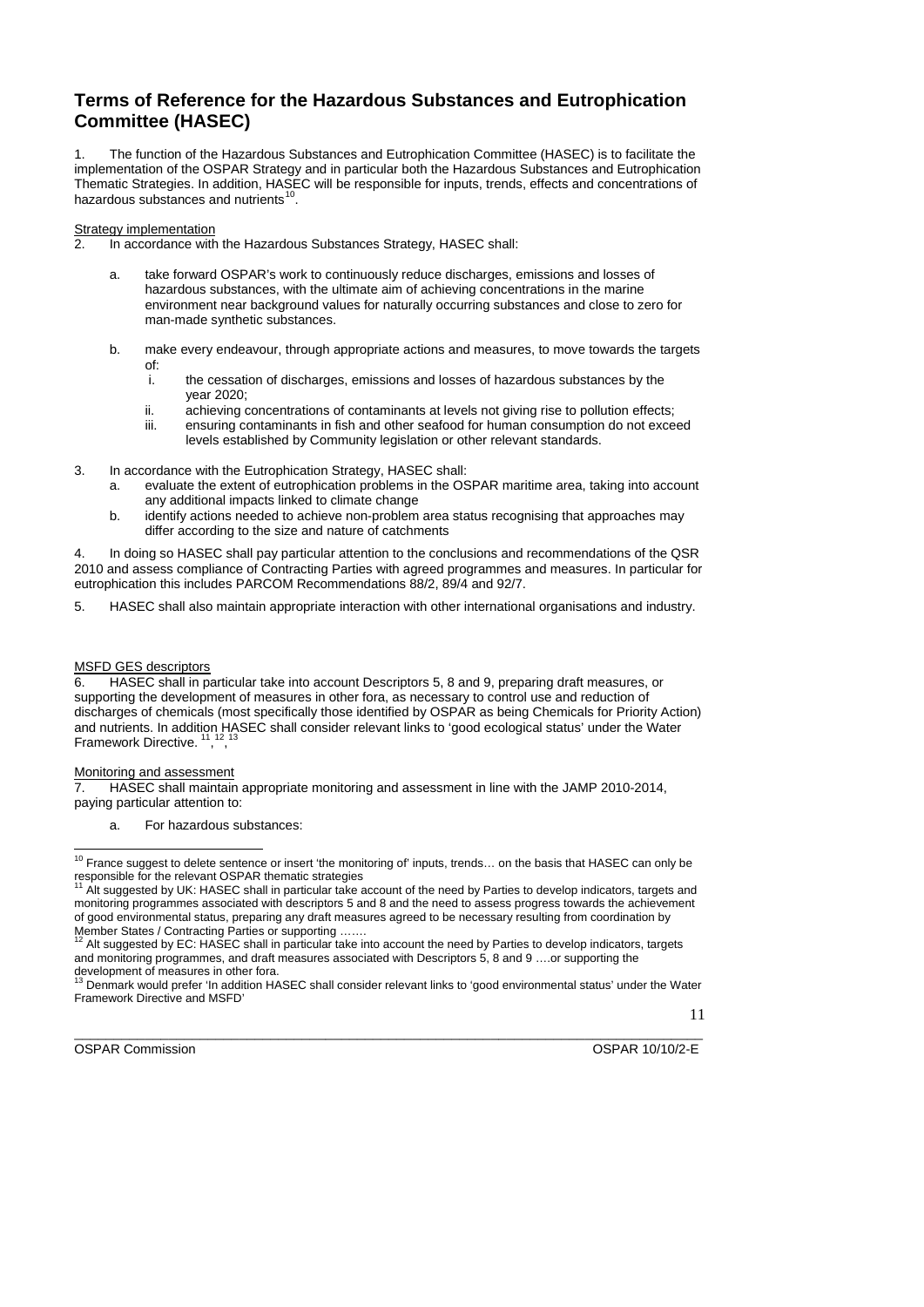- i. maintaining the List of Chemical for Priority Action, and associated Background Documents, and the List of Substances of Possible Concern (including deselection where appropriate)
- ii. quantification of regional sources, releases and pathways of hazardous substances on the List of Chemicals for Priority Action
- iii. effective regional coordinated monitoring and assessment
- b. For eutrophication:
	- i. ensuring the Common Procedure for the identification of the Eutrophication status of the maritime area is revised as necessary to fulfil the requirements of the MSFD
	- ii. evaluating and reporting on the effectiveness of measures addressing eutrophication problems, including modelling of reduction scenarios
	- iii. coordinating the development of measures to reduce or eliminate anthropogenic eutrophication in marine waters in problem areas
- c. For both hazardous substances and eutrophication:
	- i. preparing appropriate environmental assessments and arranging for their publication
	- ii. ensuring assessments are based on results of monitoring, on research related to monitoring and assessment, and on data and information from other sources
	- iii. providing advice to the Commission on, and contributing and responding to, assessments undertaken by other Committees or by fora outside OSPAR;
	- iv developing analytical tools and criteria for assessment procedures linked to hazardous substances and eutrophication, and developing assessment tools for the purposes of coherent conduct of assessments.

Information exchange and consultation with other OSPAR Committees

- 7. HASEC shall ensure exchange of information as required but specifically:
	- a. with OIC in respect of the phase out of hazardous substances; and
	- b. with BDC in respect of pressures and impacts on ecosystems and biodiversity of the maritime area

8. HASEC shall also provide an annual progress report on the ecosystem approach, MSFD and other key cross-cutting issues to the OSPAR Coordination Group

9. HASEC shall report on its non-CoG related work to the OSPAR Commission and advise the Commission on specific questions related to its work remitted to it by the Commission.

Working Groups and Intersessional Correspondence Groups (ICGs)

10. HASEC shall retain oversight of/establish dedicated Working Groups for:

- a. Eutrophication (E)
- b. Monitoring and trends and Effects of Substances in the Marine Environment (MIME)
- c. Inputs to the Marine Environment (INPUT)

11. ICGs shall be established as required to progress individual products set out in the Committee's annual Programme of Work.

OSPAR Commission OSPAR 10/10/2-E

\_\_\_\_\_\_\_\_\_\_\_\_\_\_\_\_\_\_\_\_\_\_\_\_\_\_\_\_\_\_\_\_\_\_\_\_\_\_\_\_\_\_\_\_\_\_\_\_\_\_\_\_\_\_\_\_\_\_\_\_\_\_\_\_\_\_\_\_\_\_\_\_\_\_\_\_\_\_\_\_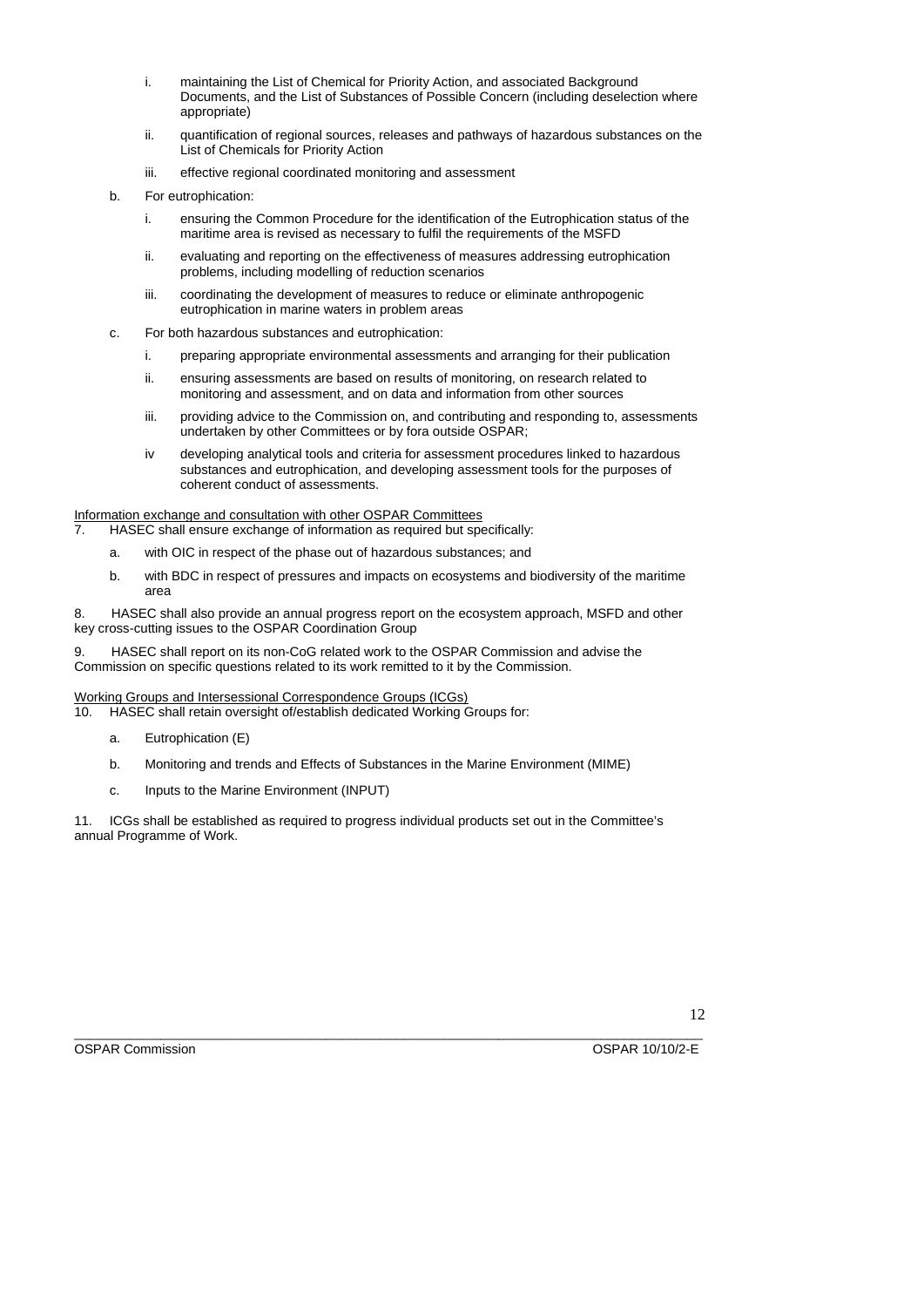### **Terms of Reference for the Offshore Industry Committee (OIC)**

1. The function of the Offshore Industry Committee (OIC) is to facilitate the implementation of the OSPAR Strategy and in particular the Offshore Oil and Gas Thematic Strategy.

### Strategy implementation

2. In accordance with the Offshore Oil and Gas Strategy, OIC shall:

- a. develop and apply a risk-based approach for offshore activities<sup>[14](#page-12-0)</sup>
- b. keep under review the need for actions to prevent other potential adverse effects from offshore activities; and
- c. consider implications of decommissioning of redundant oil and gas installations.

3. In doing so OIC shall pay particular attention to the conclusions and recommendations of the QSR 2010 and assess compliance of Contracting Parties with agreed programmes and measures.

4. OIC shall also maintain appropriate interaction with other international organisations and industry.

### MSFD GES descriptors

5. OIC shall in particular take into account Descriptors 8, 9 and 11, preparing draft measures as necessary to control use and reduction of discharges of offshore chemicals (including those identified by OSPAR as being Chemicals for Priority Action), reducing discharges of oil and radioactive substances, and underwater noise levels.

### Monitoring and assessment

6. OIC shall maintain appropriate monitoring and assessment in line with the JAMP 2010-2014, paying particular attention to:

- a. annual data collection and periodic evaluation of the impact of discharges, emissions and losses of substances from offshore sources, which cause or are likely to cause pollution
- b. improvement of tools to collect, process and interpret such data, together with appropriate initiation and review of technical studies including BAT and BEP
- c. assessing reports from Contracting Parties on the effectiveness of programmes and measures implemented by them and assessing the need for any further programmes and measures
- d. identification of specific issues such as cuttings piles
- e. preparing appropriate assessments and arranging for their publication
- f. ensuring assessments are based on results of monitoring, on research related to monitoring and assessment, and on data and information from other sources
- g. providing advice to the Commission on, and contributing and responding to, assessments undertaken by other Committees or by fora outside OSPAR;
- h. developing analytical tools and criteria for assessment procedures linked to the impact of offshore activities, and developing assessment tools for the purposes of coherent conduct of assessments.
- i. [developing standards for acceptable underwater noise levels in terms of impact on marine  $fa$ una $1^1$ [16](#page-12-2)
- j [following CCS activities to assess if the carbon dioxide retained permanently in geological formations will not lead to significant adverse consequences for the marine environment, human health and other legitimate uses of the maritime area. $l^1$
- k. [progressing research into potential impact of regular platform lighting on fauna]<sup>[18](#page-12-4)</sup>

13

<span id="page-12-4"></span><span id="page-12-3"></span><span id="page-12-2"></span><span id="page-12-1"></span><span id="page-12-0"></span>OSPAR Commission OSPAR 10/10/2-E

\_\_\_\_\_\_\_\_\_\_\_\_\_\_\_\_\_\_\_\_\_\_\_\_\_\_\_\_\_\_\_\_\_\_\_\_\_\_\_\_\_\_\_\_\_\_\_\_\_\_\_\_\_\_\_\_\_\_\_\_\_\_\_\_\_\_\_\_\_\_\_\_\_\_\_\_\_\_\_\_

<sup>&</sup>lt;sup>14</sup> France consider this to be too vague and would like specific activities specified (e.g. produced water)

<sup>&</sup>lt;sup>16</sup> Addition proposed by FOEI<br><sup>16</sup> UK suggest developing targets and indicators for underwater noise levels in line with the requirements and associated activities for the MSFD<br><sup>17</sup> Addition proposed by France

<sup>18</sup> Addition proposed by France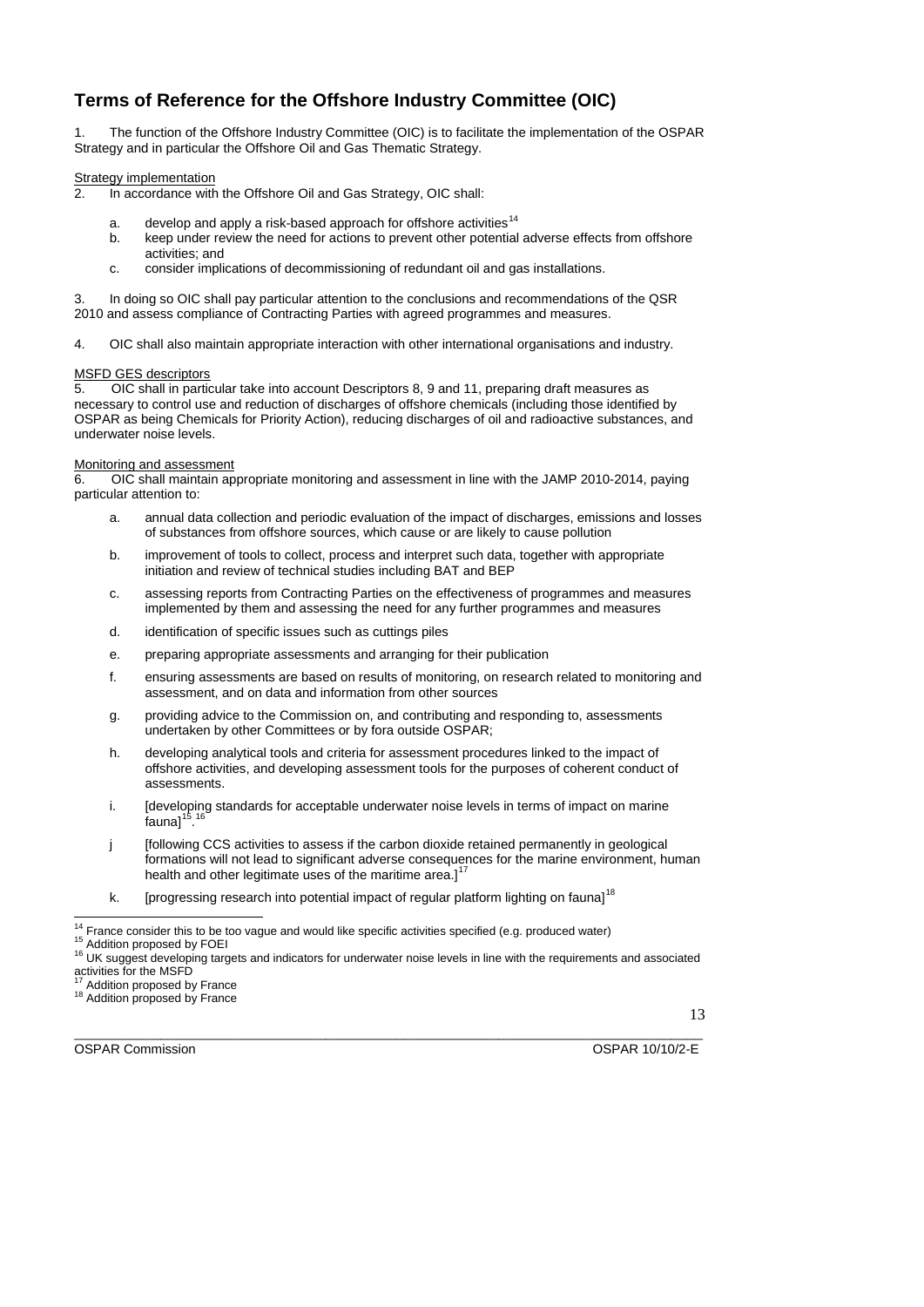Information exchange and consultation with other OSPAR Committees

- 7. OIC shall ensure exchange of information as required but specifically:
	- a. with RSC in respect of discharges of radionuclides by the oil and gas industry;
	- b. with HASEC in respect of the phase out of hazardous substances; and
	- c. with BDC in respect of pressures and impacts on ecosystems and biodiversity of the maritime area,[ and the development of the marine protected area network (e.g. MPAs in conjunction with offshore sites)].<sup>[19](#page-13-0)</sup>

8. OIC shall also provide an annual progress report on the ecosystem approach, MSFD and other key cross-cutting issues to the OSPAR Coordination Group

9. OIC shall report on its non-CoG related work to the OSPAR Commission and advise the Commission on specific questions related to its work remitted to it by the Commission.

#### Working Groups and Intersessional Correspondence Groups (ICGs)

10. OIC shall not have any dedicated Working Groups but will establish ICGs as required to progress individual products set out in its annual Programme of Work.

14

<span id="page-13-0"></span>\_\_\_\_\_\_\_\_\_\_\_\_\_\_\_\_\_\_\_\_\_\_\_\_\_\_\_\_\_\_\_\_\_\_\_\_\_\_\_\_\_\_\_\_\_\_\_\_\_\_\_\_\_\_\_\_\_\_\_\_\_\_\_\_\_\_\_\_\_\_\_\_\_\_\_\_\_\_\_\_ OSPAR Commission OSPAR 10/10/2-E

l <sup>19</sup> Addition proposed by FOEI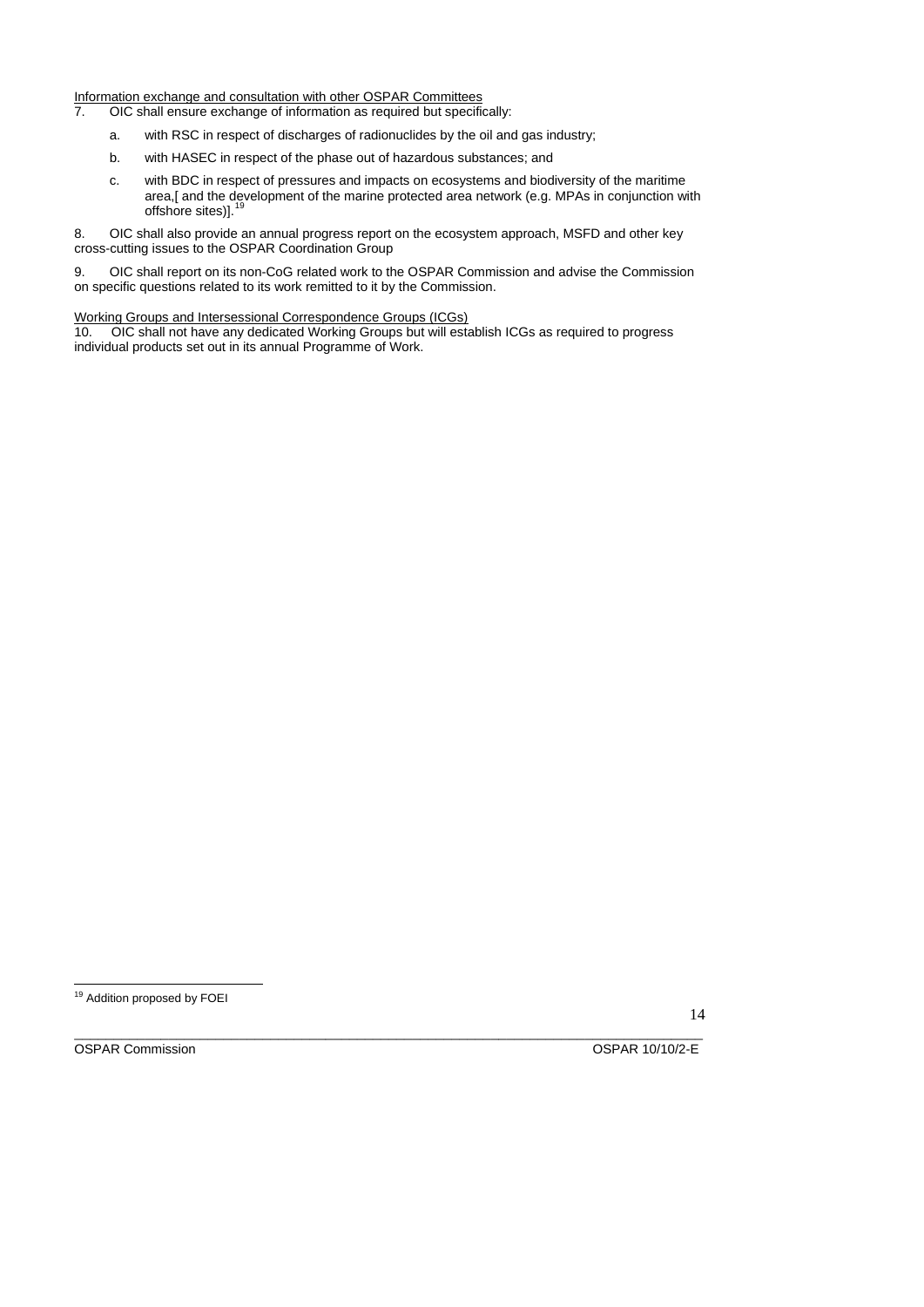### **Terms of Reference for the Radioactive Substances Committee (RSC)**

1. The function of the Radioactive Substances Committee (RSC) is to facilitate the implementation of the OSPAR Strategy and in particular the Radioactive Substances Thematic Strategy.

### Strategy implementation

2. In accordance with the Radioactive Substances Strategy, RSC shall:

- a. prevent pollution of the maritime area from ionising radiation through progressive and substantive reductions of discharges, emissions and losses of radioactive substances; and
- b. ensure that by 2020 additional concentrations in the marine environment above historic levels resulting from such discharges, emissions and losses are close to zero.
- [c. taking into account legitimate uses of the sea, technical feasibility, and radiological impacts on man and biotal.<sup>2</sup>

3. In doing so RSC shall pay particular attention to the conclusions and recommendations of the QSR 2010 and assess compliance of Contracting Parties with agreed programmes and measures.

4. RSC shall also maintain appropriate interaction with other international organisations and industry, taking into account all recommendations and methodologies, as well as legally binding documents, that have been developed in other international forums which are relevant to the OSPAR Strategy.

### MSFD GES descriptors

5. RSC does not have a specific locus within the MSFD, however it is incumbent on RSC to develop and periodically review environmental quality criteria to evaluate the impacts of discharges on the marine environment. In this context RSC shall continue to work to resolve the 'Bremen' issues (applying the baseline for tritium, dealing with exceptional discharges and a method to take account of variability in the level of operation of nuclear installations).

### Monitoring and assessment

6. RSC shall maintain appropriate monitoring and assessment in line with the JAMP 2010-2014, paying particular attention to:

- a. annual data collection and periodic evaluation of the impact of anthropogenic discharges, emissions and losses of radioactive substances, and of environmental concentrations of such substances from both nuclear and non-nuclear sectors
- b. improvement of tools to collect, process and interpret such data, together with appropriate initiation and review of technical studies including BAT and BEP
- c. assessing reports from Contracting Parties on the effectiveness of programmes and measures implemented by them and assessing the need for any further programmes and measures
- d. identification of specific issues such as  $[review]$  of national plans and  $[]$  historic dump sites<sup>[21](#page-14-1)</sup>
- e. preparing appropriate assessments and arranging for their publication
- f. ensuring assessments are based on results of monitoring, on research related to monitoring and assessment, and on data and information from other sources
- g. providing advice to the Commission on, and contributing and responding to, assessments undertaken by other Committees or by fora outside OSPAR; $^{22}$  $^{22}$  $^{22}$
- h. developing analytical tools and criteria for assessment procedures linked to the impact of radioactive substances, and developing assessment tools for the purposes of coherent conduct of assessments.

Information exchange and consultation with other OSPAR Committees

l

- 
- <sup>20</sup> Addition proposed by France based on the Strategy<br>
<sup>21</sup> Changes proposed by France<br>
<sup>22</sup> France place a reservation on (g) subject to clarification

<span id="page-14-2"></span><span id="page-14-1"></span><span id="page-14-0"></span>OSPAR Commission OSPAR 10/10/2-E

15

\_\_\_\_\_\_\_\_\_\_\_\_\_\_\_\_\_\_\_\_\_\_\_\_\_\_\_\_\_\_\_\_\_\_\_\_\_\_\_\_\_\_\_\_\_\_\_\_\_\_\_\_\_\_\_\_\_\_\_\_\_\_\_\_\_\_\_\_\_\_\_\_\_\_\_\_\_\_\_\_

**Eliminado:** adequacy **Eliminado:** monitoring of